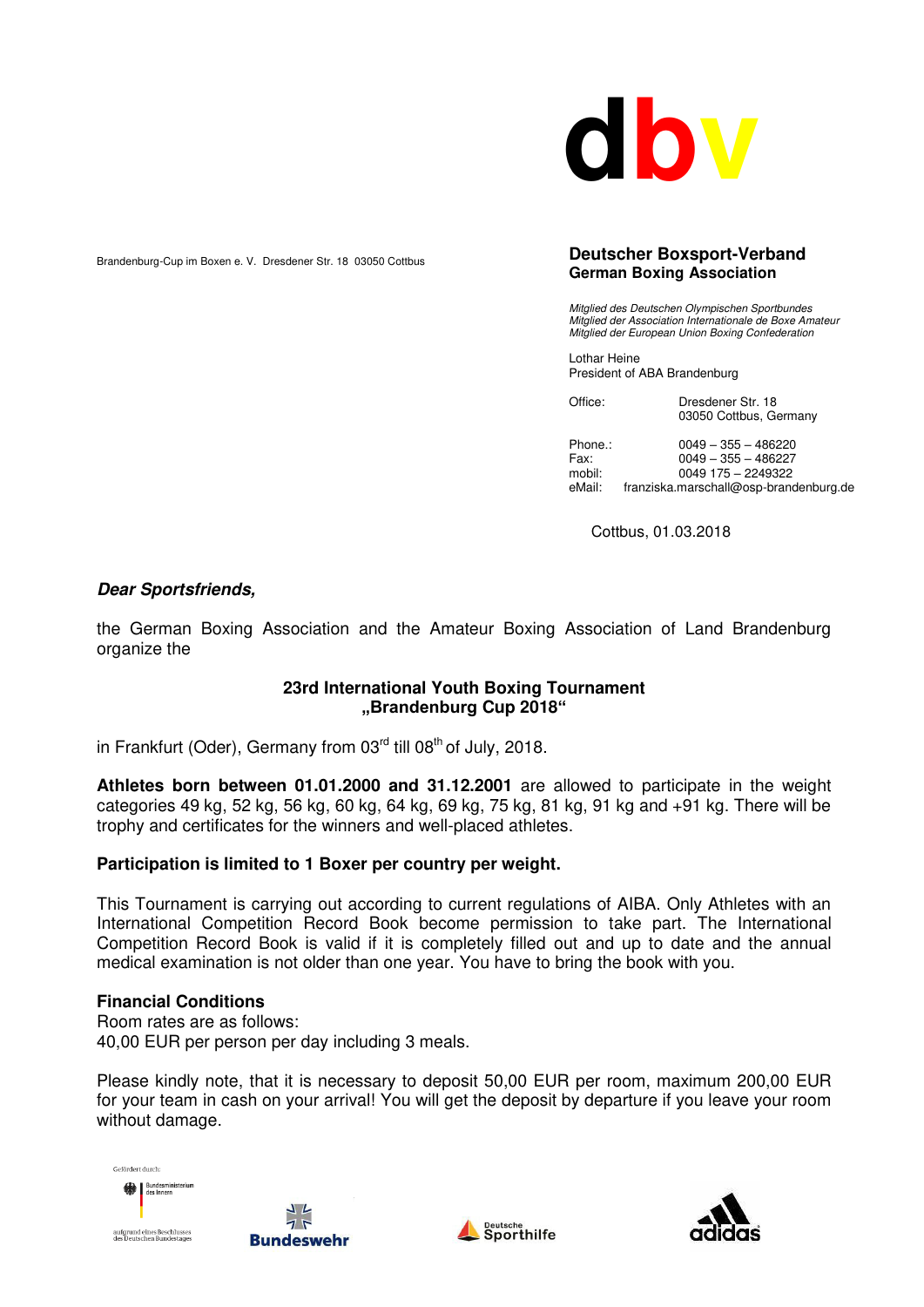All participating National Federations are required to pay the total amount for their accommodation for the entire Competition Period in **Cash and EUROS only.** 

## **Travelling**

All Delegations will be welcomed at Airport Berlin or Central Station Berlin or directly at Frankfurt (Oder).

The LOC guarantees the transfer from Berlin Airport/Central Station to Frankfurt (Oder) and back. It is not possible to pick up some team members separate.

Official arrival will be on July 03<sup>rd</sup>, 2018 until 05.00pm at Sportscenter Frankfurt (Oder), Stendaler Straße 26, 15234 Frankfurt (Oder), Germany. Please allow me to call your attention that it is necessary to arrive before 03.00pm at Berlin Airport, because of the official weigh-in at 05.30 pm. Your departure will be on July 07<sup>th</sup> after the finals (**the finals start at 03.00 pm**) or on July 08<sup>th</sup> after the breakfast.

Please send your Preliminary Entry form to Mrs. Marschall till 20.04.2018. Please send your Final Entry Form and your travel details to Mrs. Marschall till 04.06.2018.

You are able to send all documents to the Amateur Boxing Association of Brandenburg via Fax: 0049 – 355 – 486 227 or via email: [franziska.marschall@osp-brandenburg.de.](mailto:franziska.marschall@osp-brandenburg.de)

# **Deadline Preliminary Entry: 20.04.2018**

### **Deadline Final Entry: 04.06.2018**

We are happy to welcome your team in Frankfurt (Oder).

*Yours sincerely* 

De debarrama<br>3050 galib

Lothar Heine President of the ABA Brandenburg